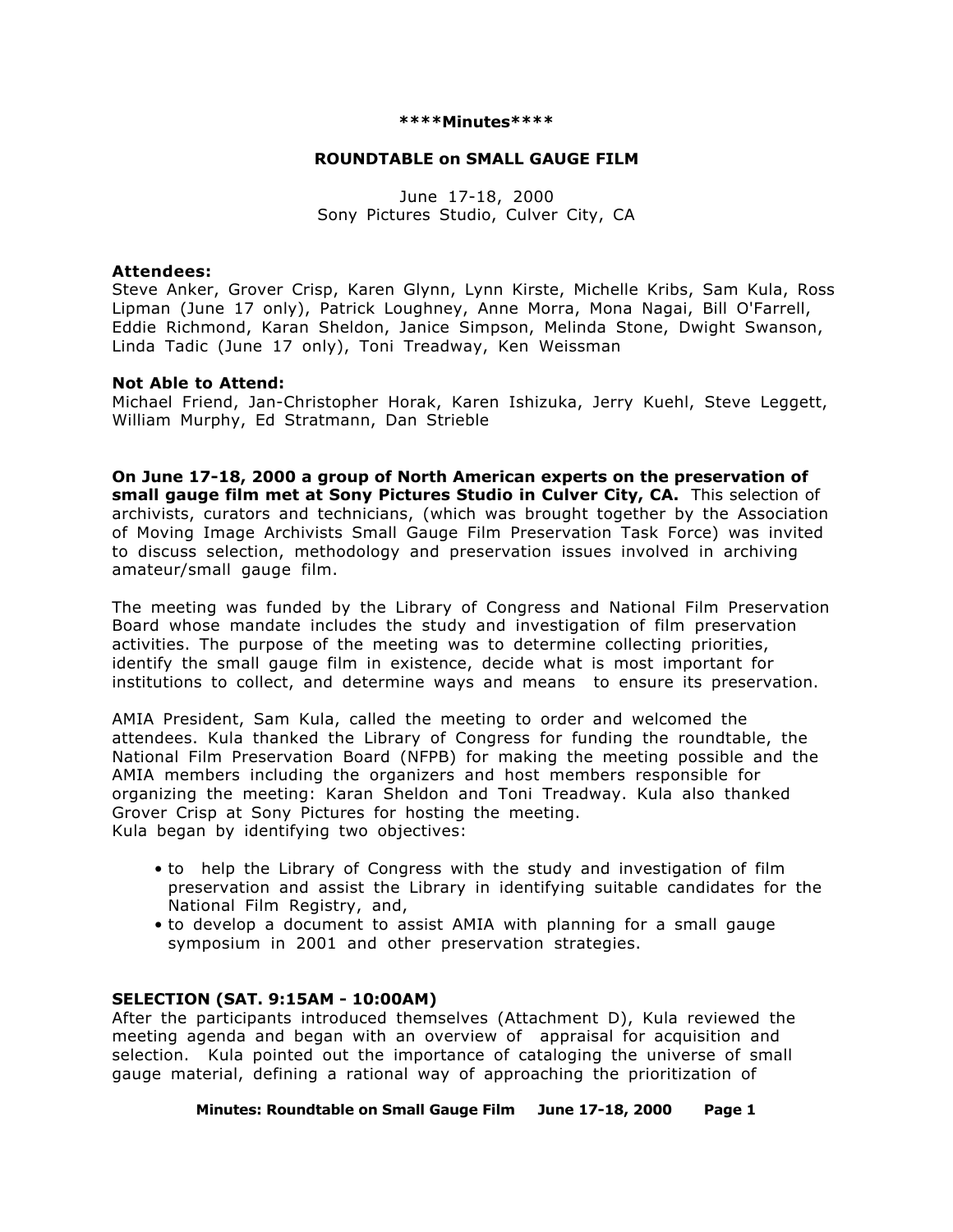categories for selection, and determining how best to identify small gauge candidates for the U.S. National Film Registry.

Kula identified a subset of issues falling into one of two areas of concern (technical and selection):

- restoration (the degree to which we restore)
- access issues
- how to make decisions regarding the demands of various formats
- funding
- adequate storage facilities

Many institutions are governed by institutional acquisition policies which that define their parameters for acquisition. In terms of selection however, efforts are constantly being made to develop a commonly shared standard set of principles selection criteria. How is small gauge film distinct from other media and are there any criteria specific to these formats? Treadway emphasized the importance of determining what makes small gauge different. She asked others to think about why are we separating out small gauge, how it is different. Perhaps what makes this material difficult to manage is that it is dispersed, and that its fate is often in the hands of families or working artists.

Loughney suggested we begin by examining the Library of Congress National Film Registry appraisal criteria:

- historical importance
- cultural significance
- aesthetic qualities

These are broad, but may assist in broadening the group's view and may be a good place to begin. The group discussed these criteria.

Sheldon added the significance of technological landmarks, that is, what small gauge film picture and sound the technologies allowed/enabled people to do. Stone mentioned uniqueness and those images that are under-represented, highlighting the significance of the record of everyday life (i.e. the ordinary).

Several of the participants commented on the pejorative nature of the terms: "home movies" and "amateur film" and said they prefer "small gauge." Kirste suggested we consider the defining the characteristics based on content, not the gauge size.

Stone suggested we use award winners as a means of assisting with selection. Tadic pointed out the drawbacks of relying on singular judgments.

So what is the different between small gauge and other media? O'Farrell suggested "it's small" in more ways than one. Certainly the gauge size is small, but it is also perceived an unimportant, perhaps because it is not a commercial format and does not contain content that is perceived as commercially desirable.

The group identified a list of barriers to small gauge preservation:

• cataloging staff not familiar with rules for describing small gauge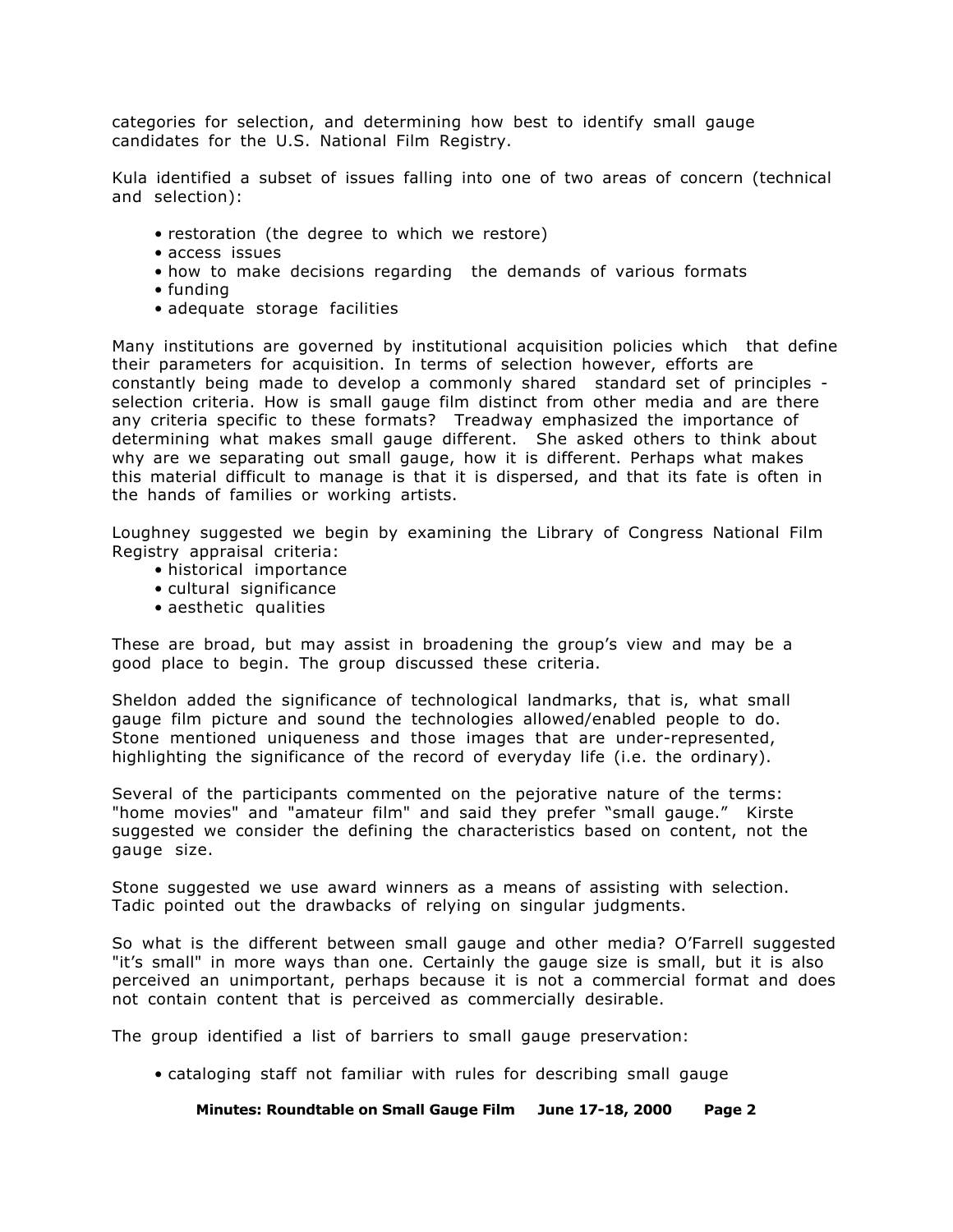- it's "small"; there is a lot
- there is so much it is an overwhelming curatorial task
- material is often received outside collections
- access: how is it seen
- new message for funders needed; little funder recognition
- it seems "foreign" and overwhelming, no cachet
- marginalization inside institutions
- "home movies" is pejorative term
- failure of organizations to collect
- copyright/rights problems and other biases
- who will copy it (available labs?) no laboratory support
- no generally understood selection criteria
- technical barriers platforms do not exist
- material is being thrown out so is rapidly disappearing

A number of questions were posed. Lipman asked how we might make small gauge more accessible. Richmond stated we need more money designated for small gauge; institutions need to be more aggressive in their collection policies and those that don't collect small gauge at all, need to start. Can we provide institutions with the guidelines they need to know how to collect this format?

Morra described the low priority often given to this format in terms of funding and collecting. For example, initially her institution was hesitant to support the "Home Movies" exhibition. Later the director of the museum highlighted its success. Loughney stated that regional collecting is effective because of collecting organizations' relation to the creators and content. Loughney described the situation at the Library and stated that perhaps this is more of a regional issue because creators have an emotional stake in the material they create.

Richmond emphasized that our charge is to determine what makes home movies important and communicate that to institutions so they have, and understand, the criteria and know how to appraise this material. If our Task Force can do that, it will be of great service.

Some of the participants pointed out various possibilities in terms of sharing resources.

Anker noted that we must educate ourselves about the issues. Sheldon emphasized the need to educate not only archives, but the public. Lipman also noted the need to keep ourselves up-to-date. We need to be familiar with the territory first before attempting outreach.

Loughney reminded us that what we preserve shapes our history. Let us lead, lets not wait for the academics; we shape the field by shaping the available resources.

O'Farrell noted the value of guerilla archives tactics. We need to use our resources so we can make inroads into mainstream collecting traditions.

## **SAMPLES (SAT. 10:00AM - NOON)**

In order to continue the discussion using concrete examples, seven clips were viewed and discussed:

**Minutes: Roundtable on Small Gauge Film June 17-18, 2000 Page 3**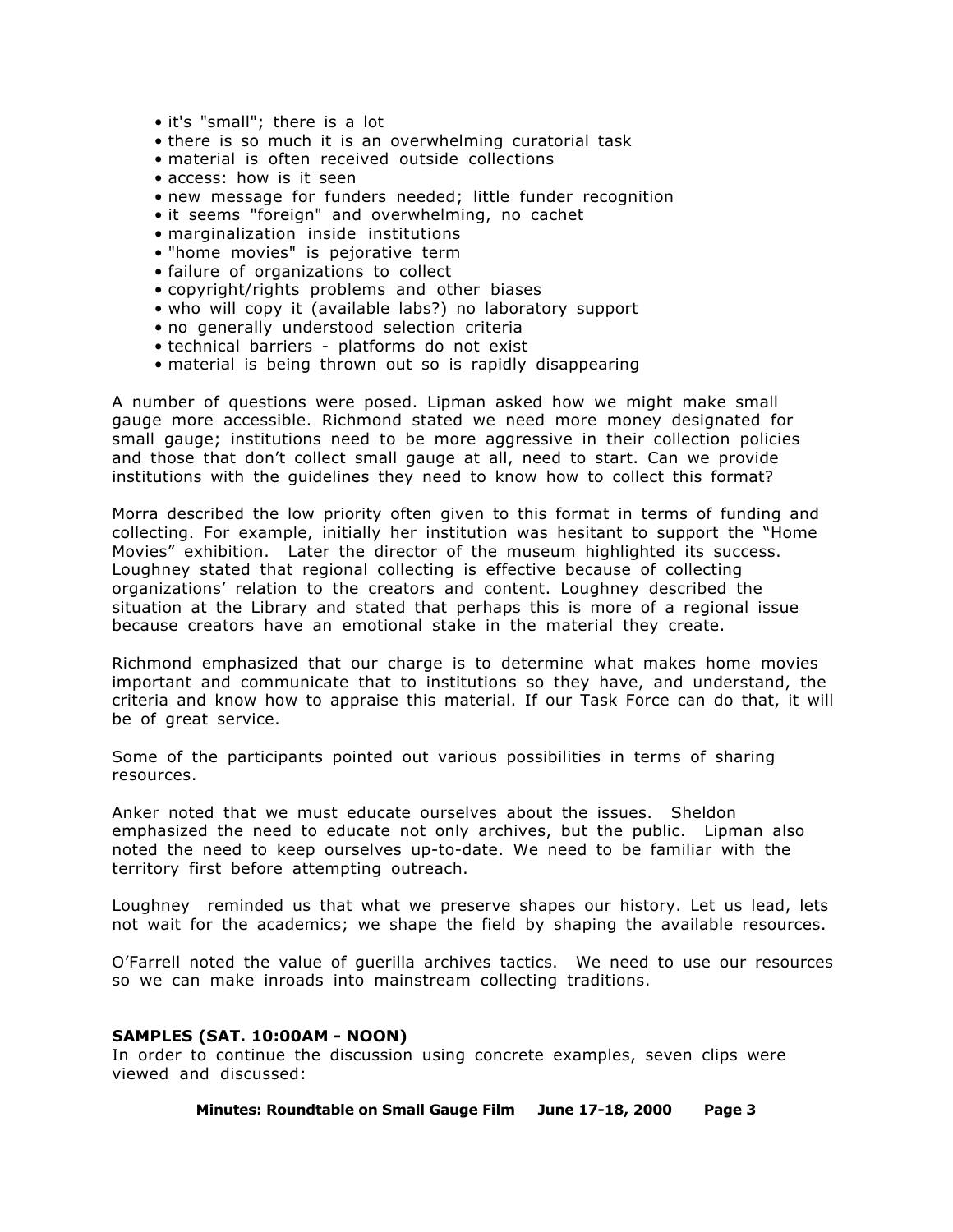**New Left Note** by Saul Levine (orig. 8mm, in artist's collection, 16mm copies in distribution) This film was presented by Steve Anker who explained that the filmmaker is living, a leading artist in 8mm film. This film was included in the "Big as Life" program a fifty night screening series of 8mm films that was curated by Anker of the SF Cinematheque and Jytte Jensen at the Museum of Modern Art. The group was asked to note the rhythmic used of cement splices, the jazz-like short edits and the challenges posed by making a preservation copy on film of this kind from 8mm edited original. Sheldon asked the group, "what can we do to make this kind of film more accessible?" In terms of the National Registry, Loughney suggested providing reference viewing copies to the Library for their convenience. Treadway also suggested providing more contextual information. Loughney reminded us that part of our job is education.

## **Dunham Family Home Movies** (from Quinhagak, Alaska, 1956)

Presented by Dwight Swanson. This sample initiated a discussion about donor negotiations. Lipman stressed keeping watch over labs where work is outsourced to ensure the integrity of the filmmaker is maintained and that general care is taken.

Peter Lavelle Collection (orig. 9.5 mm, National Archives of Canada)

Presented by Bill O'Farrell. This clip initiated a discussion on the process of blowing up to 16mm, 35mm and video transfer as well as a discussion about having gates built. The National Archives of Canada offers transfer service (like AMIPA) which not only is revenue-generating, but also give the archives an opportunity to make contact with potential donors and educate the public on care and handling of small gauge film.

Treadway asked about outreach to labs. Sheldon described a program at her institution in which cards are inserted by labs in all transfers directing inquiries about archival material to Northeast Historic Film. This has been a successful program.

**Featherlane Farm** (orig. 8mm, ca 1949, National Center for Jewish Film) Presented by Toni Treadway. A document of egg farming in New Jersey in which the filmmaking is clearly more sophisticated that what we might think of as a Home Movie. The filmmaker uses the camera, framing, in camera edits, and sequences to form a film that reads like a narrative. Research needs to be done to establish who the filmmaker was, what training and exposure to other filmmaking he or she had, etc. O'Farrell noted the value of public screenings in terms of identifying unknown film content.

**Moving a Tobacco Barn**---Robinson-Via Family papers, Archives Center, National Museum of American History, Smithsonian Institution (1962, 1968, 8mm color film original) presented by Toni Treadway. The Robinson-Via Family had a tobacco farm in Maryland for many generations and recently gave the NMAH many of its things- papers, tools, clothes and some 8mm movies. The clip shows an overview of the tobacco field followed by scenes of a 100 foot long tobacco barn being carefully moved by an independent African American moving company.

**Underwater Blue** (orig. Super 8mm, sound, scratch, painted, 1981, artist collection) Filmmaker: Poli Marichal. Presented by Toni Treadway. An experimental film exploring Puerto Rican identity and issues.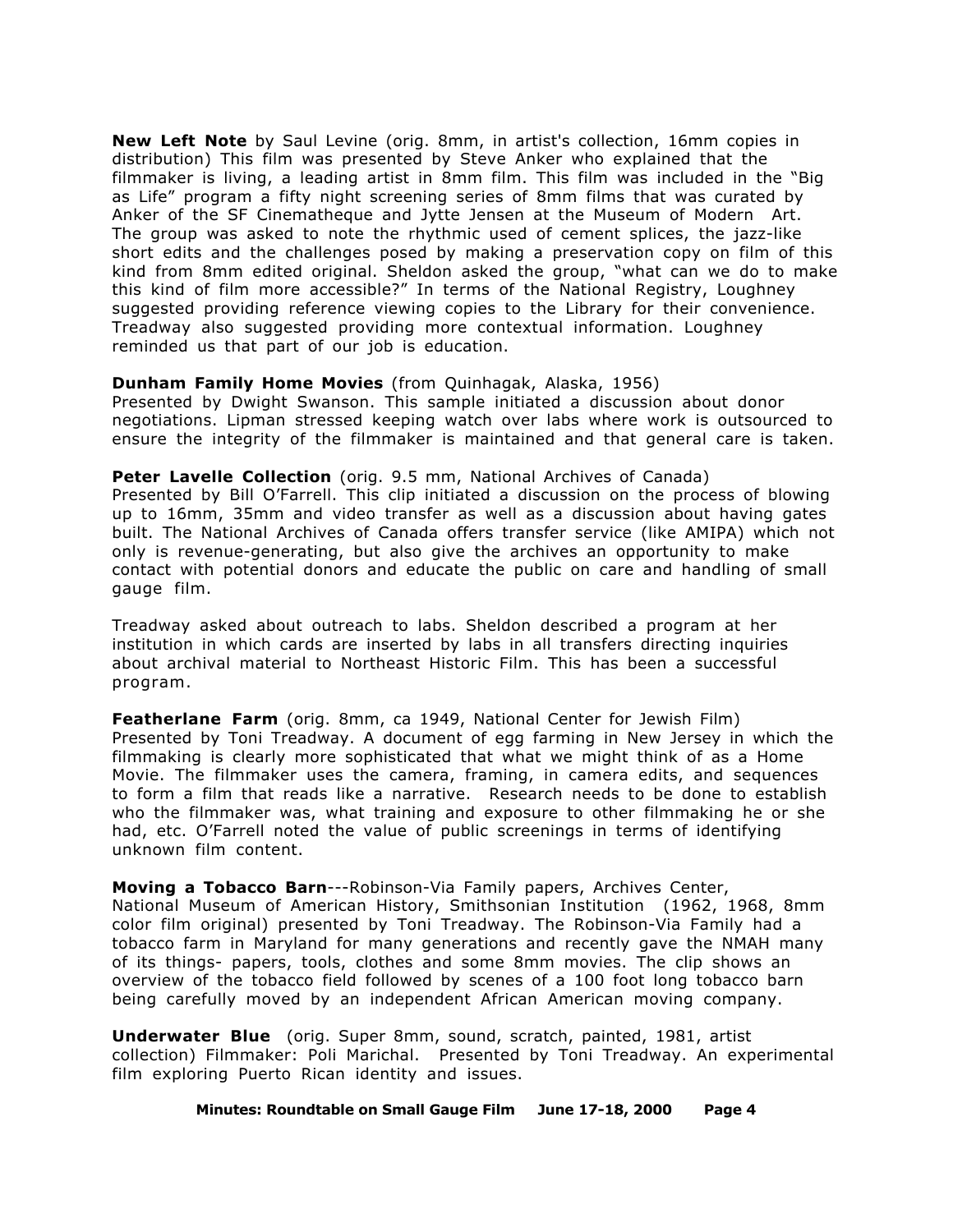**Hints** ( 9.5mm, Pathex home demo reel, donated to National Archives of Canada by Northeast Historic Film who acquired it in Maine.) "Hints," an introductory reel for home projectionists, was preserved to 35mm in 2000 by Bill O'Farrell.

## **APPRAISAL (SAT. 1:00PM - 2:00PM)**

Sam Kula led a discussion on questions of appraisal with specific reference to the clips just seen and the selection and appraisal criteria described during the morning discussion. The participants put forth a number of ideas, described problems and posed solutions.

O'Farrell described the tactic of raising consciousness about high profile material in order to stimulate interest in other materials.

Loughney noted that many potential donors are identified through the manuscript division; he stressed importance of maintaining connection between moving images and archives with accompanying related textual material. His department at the LC has worked hard to dispel the notion of film only as an art form. To emphasize film's importance as a recording medium for culture and history.

Tadic suggested that the issues for experimental film might be different from amateur film, and the group explored this suggestion. Tadic stated that different types of film demand different appraisal criteria.

Richmond suggested that the Task Force continue its work and that the proposed symposium in 2001 be a strategic beginning to a long term initiative. Richmond suggested going to the NFPB and asking them to work with us in securing funding from other sources. Lipman also suggested looking outside of AMIA to the scholarly community like the University of South Carolina's symposium "Orphans of the Storm." Tadic agreed it would be worthwhile to involve archivists, filmmakers, labs, etc. Loughney, however, cautioned against waiting for the academic community and stated that AMIA is probably the most appropriate organization; certainly let's use Orphans, but use AMIA as our major vehicle. Loughney expressed his confidence in AMIA as having the competence to be an initiating organization.

## **WORKING GROUPS (SAT. 2:00PM - 4:00PM)**

In the afternoon, the participants broke into three working groups to discuss three areas in more detail and make specific recommendations.

## **GROUP 1: APPRAISAL AND SELECTION**

(Participants: Kula, Sheldon, Anker, Loughney, Morra, Stone)

This group was tasked with proposing a means for identifying representative amateur and small gauge film with cultural and historical significance for nomination to the National Film Registry. In order to assist with identification the group designed a list of categories:

- amateur cine clubs
- diversity of American life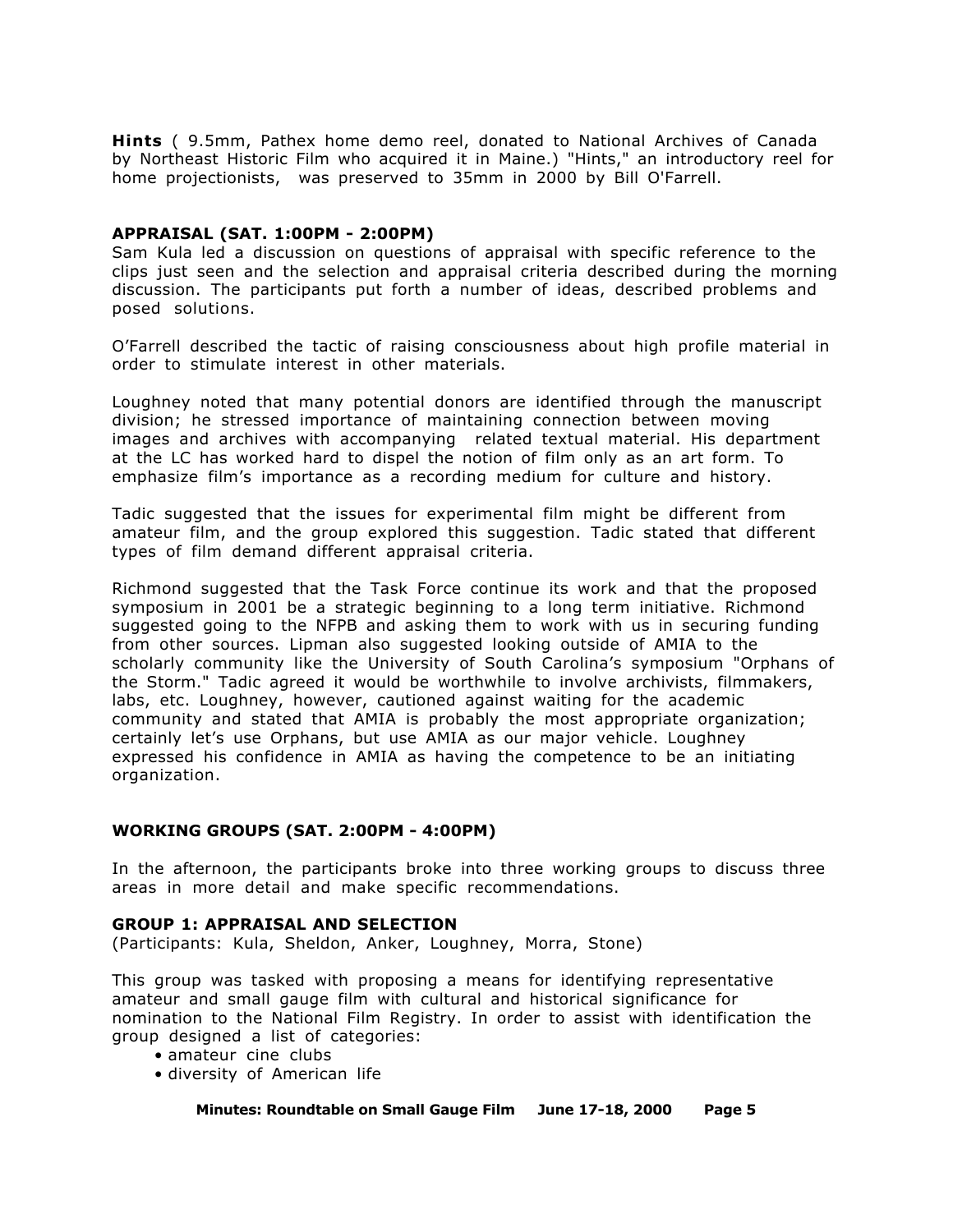- scenes of daily life
- celebrations/holidays/rituals
- political and labor film
- films by children
- milestones in development of small gauge technology
- art/avant-garde/experimental works
- nationally significant persons/places/things
- footage by and about women

The group expressed the opinion that throughout these categories, which are just a beginning, there should be care to ensure the aesthetic value of the material as appropriate, and to pay special attention to seeking out "quiet voices", including films by and about underrepresented communities, including the experience of women and children.

# **GROUP 2: LONG RANGE ISSUES FOR SMALL GAUGE FILM** (Participants: Tadic,

Richmond, Glynn, Kribs, Swanson, Simpson)

This group was tasked with identifying issues requiring further study and determining how to best study and to address these issues and put them in front of AMIA membership and others. Long term objectives of various stakeholders (major archives, regional archives, private holders, service providers). Best use of the 2001 Symposium. Possible funders for planning, funders for interim objectives.

The group began by outlining a three year plan called the "Small Gauge Initiative" that might be led by AMIA. The 4 components of the plan include:

## **Promote and Encourage Funding**

The Task Force should identify (and communicate with) funders at the national and international level and work with the the NFPF.

- Work with archives in regions to help provide them with resources and the support they need to obtain funding (e.g. prepare a Small Gauge Initiative statement regarding the importance of small gauge. etc.)
- Encourage new funding programs for small gauge and to encourage the expansion of existing funding programs to include small gauge.

## **Promote, Encourage and Facilitate the Collection/Preservation/Access of Small Gauge Film**

- Within AMIA (2000 conference, newsletter: newsletter insert, journal articles, special journal issue, website)
- Outside AMIA (conferences, newsletter, listserves, educational institutions).

**To Coordinate and Assist the Creation and Collection of Information about Small Gauge Film** (bibliographies, list of technical facilities/equipment vendors/ supply vendors, small gauge events).

## **Build Public Awareness** (exhibitions etc.)

Examples might include: encouraging the National Film Registry Tour to include small gauge events, in their touring program; cooperate with other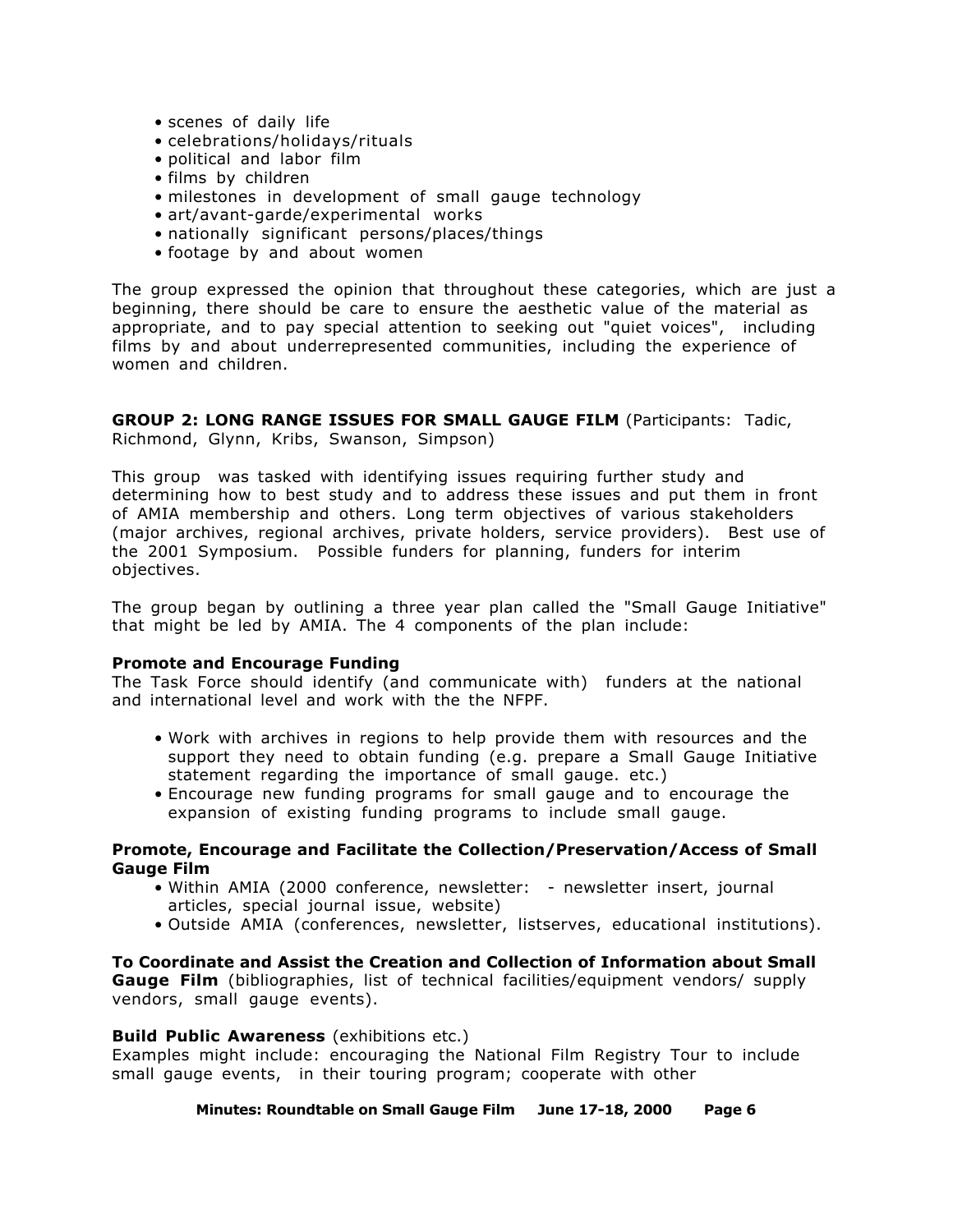international/national organizations and conferences.

The group recommended that the initiative be led by AMIA through a Task Force in consultation with all other AMIA committees and interest groups. Plans should begin now for the 2000 AMIA conference (incorporating small gauge concerns) and continue with planning for a symposium in 2001. The group recommended that the Task Force be finalized (whether a continuation or expansion of the existing Task Force) by August 2000.

**The 2000 AMIA Conference:** The Task Force should request meeting time during the week to advance planning for 2001 and interested people should commit to this and other work sessions.

## **The 2001 AMIA Conference**

The group made specific recommendations for incorporating small gauge concerns into the 2001 AMIA conference.

**Symposium.** Plan 1.5 days or a thread of concurrent sessions offered throughout the week. Topics should include: cataloging, technical preservation, appraisal, public awareness, education and access. The symposium might be held at the Wittsel Theatre (350 seats max). Consider opening to general public. Work on the symposium will begin now and culminate at the event with the generation of guidelines, recommendations and templates.

**Reel Thing.** That the Reel Thing 2001 be dedicated to small gauge laboratory tests.

**Archival Screening Night 2001**. That the Task Force coordinate efforts to ensure that small gauge is included.

**Working Session.** That a meeting be held to review the ongoing initiatives.

**TECHNICAL GROUP** (Participants: Treadway, Crisp, O'Farrell, Lipman, Nagai, Weissman)

This group met to examine specific problems of preservation of small gauge film, discuss lab tests needed, and begin to define the technical criteria for preservation. Possible areas of interest and samples for The Reel Thing 2000 and 2001. The group recommended that the Task Force:

- develop a list of labs that handle SG formats
- examine the issue of copying SG to 35mm, 16mm, video
- define a preservation path
- ensure proper storage for preservation of original materials
- provide access to reference copies
- rationalize prioritized selection for copying

The group identified the problems presented by small gauge not being dealt with and asked how we might change the dynamic to ensure it is addressed? The desired result would:

**Minutes: Roundtable on Small Gauge Film June 17-18, 2000 Page 7**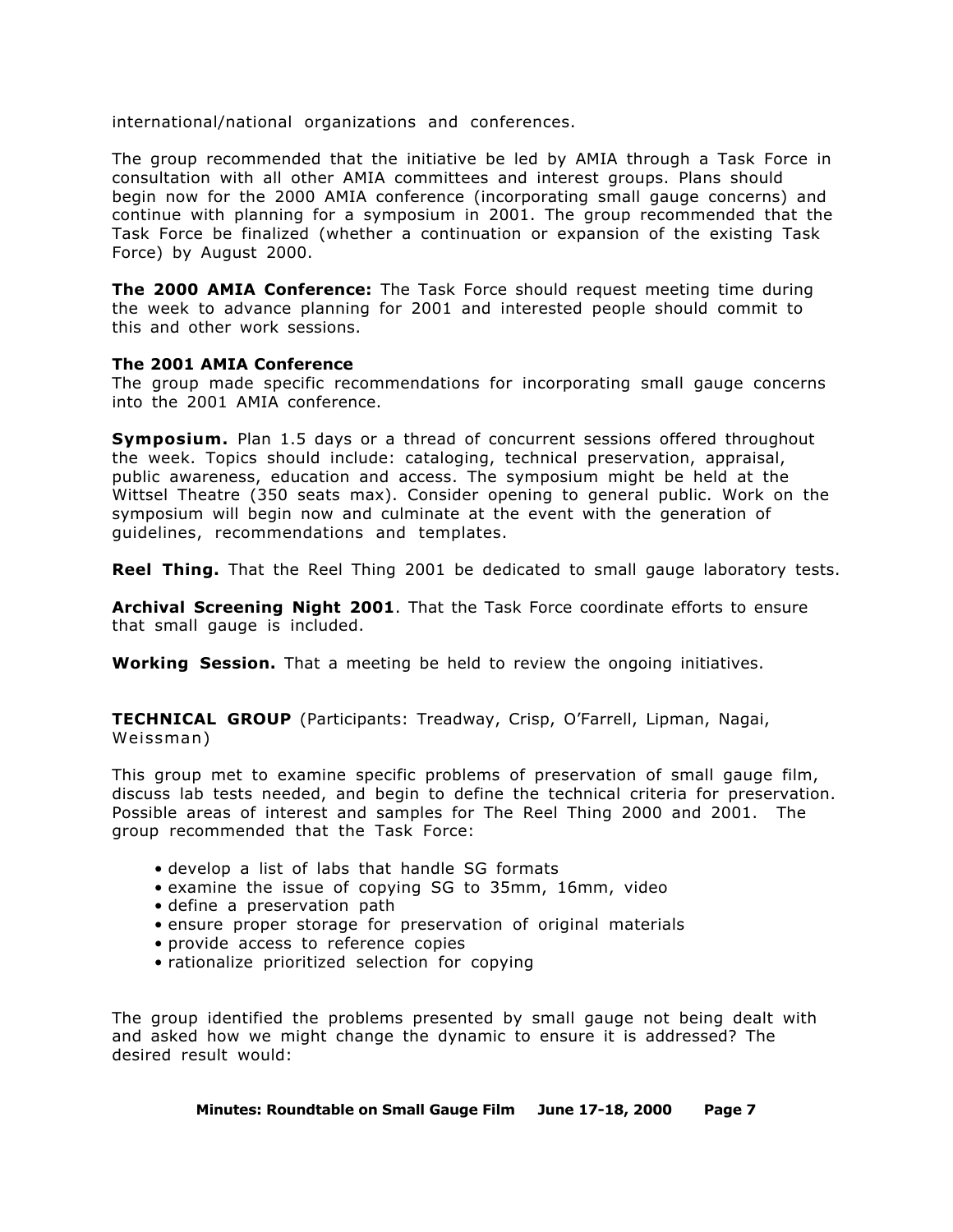- convince the commercial labs that if they make an in investment they will receive a return on their investment
- obtain public sector support for small archives
- collect search for equipment from of old defunct facilities
- storage strengthen storage at a regional and national level efforts of archives
- increase and improve education about storage
- promote aggressive collection by archives to ensure the material exists as conservation strategies improve something to preserve
- produce FAQ sheets for AMIA web site
- select targeted film for film copying

## **Back to the Roundtable after breakout groups:**

Following the reports by each group, the larger group discussed the recommendations. First the symposium model vs. the idea of threading the sessions was debated. Kula recommended we be creative and flexible in how we schedule conference sessions. Richmond stated that a thread of conference sessions is a good idea but may be undesirable if they are scheduled against other sessions (keep in mind diversity of constituency). Crisp suggested keeping the thread at a high level - plenary level. Richmond suggested two difference types of sessions (if the decision is to go with sessions): speaker panels and working sessions.

Lipman asked if there might be a problem designating the Reel Thing as entirely small gauge. Crisp, the organizer, didn't think so; that technicians are interested in all things technical and emphasized that the program would, of course, depend on what was submitted for consideration.

The group discussed the Task Force, the proposed ongoing duties and its structure within AMIA. Richmond recognized that small gauge concerns cross over many committees. Kula mentioned the 2000-2001 recent hiatus of AMIA's Inédits Interest Group and discussion ensued about possible expansion of the existing Task Force and how it might incorporate the Inédits group's history and concerns.

#### **SUMMARY (SUN. 9:00AM - Noon)**

Kula summarized the discussion up to this point and participants enlarged upon points previously made.

#### **Funding:**

Sheldon suggested a granting program at the front end like the NFPF program. O'Farrell suggested that the Task Force might wish to propose that the NFPF might like to do a offer a small gauge round. Weissman promoted the value of laboratory in-kind services particularly in relation to the development of equipment and services not on the market. Weissman suggested a system of matching grants (in-kind). For example, asking labs to build the gates.

Anker related issues from the recent MoMA "Big as Life" program; he outlined the problem with labs committing to working on essentially obsolete formats. Richmond stressed the value of having AMIA initiate and endorse a multiyear plan and outlined the benefits of having AMIA approach the NFPF. He pointed out that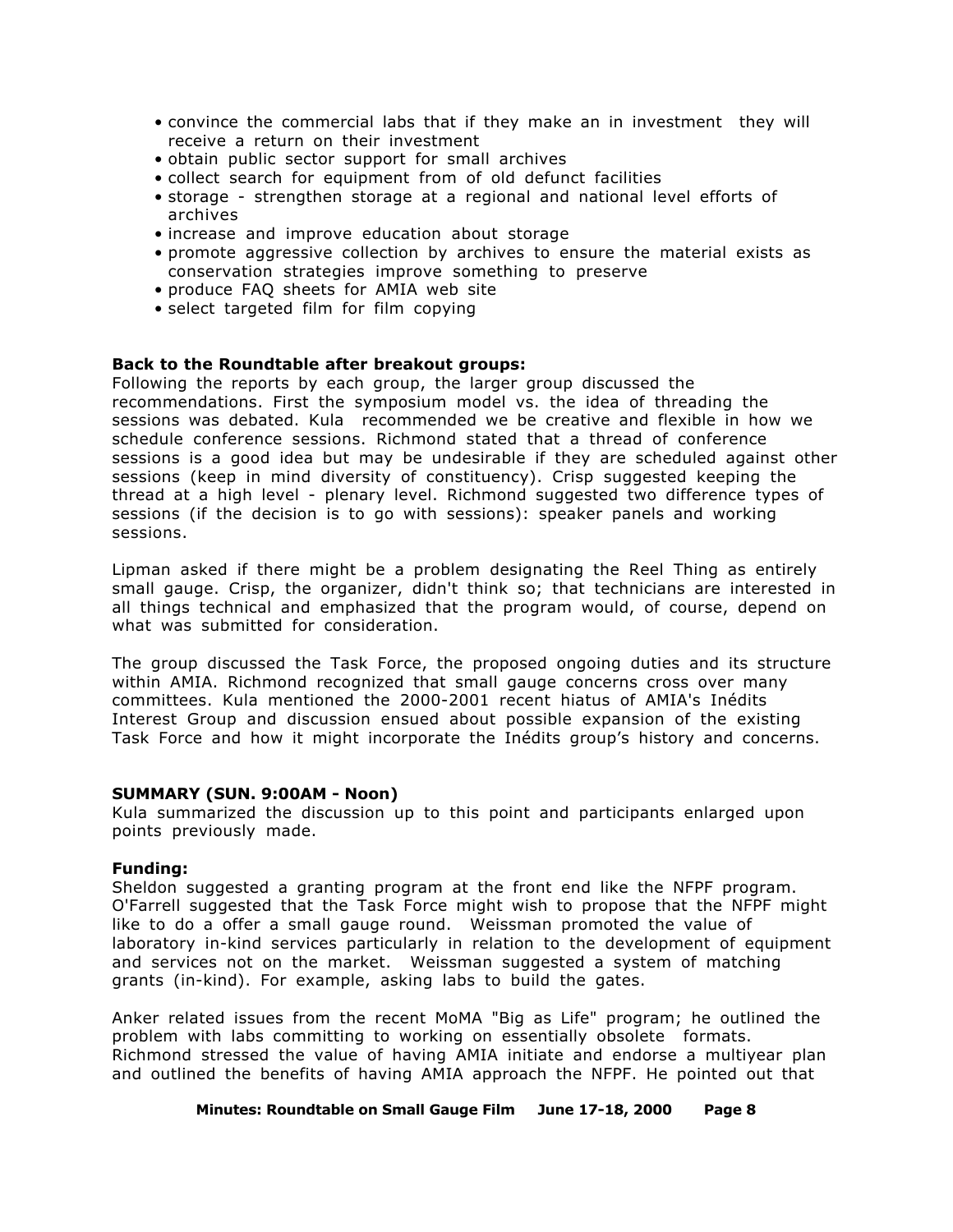NFPF dollars are actually from other sources; that if we work together to identify sources we could make sure there is enough funding to distribute to all formats including small gauge.

Loughney mentioned that the problem of stock production was discussed at the recent FIAF meeting in London. Their demonstrated interest might be an opportunity for us to continue this discussion with them. Perhaps we can identify niche companies (labs) that are willing to fulfill the need. O'Farrell suggested challenging the field to look at their holdings, and find the ability to do something with their small gauge collections. O'Farrell stressed the need to create the demand for lab services so that the labs build the necessary platforms; otherwise, the labs will not consider this a money-making proposition. Ideal: to have each archive identify one small gauge item to have copied. Sheldon recognized the desirability to develop a curated show ? a product to sell the concept. This might also help us to connect to scholars and filmmakers. Sheldon also asked if this initiative might require paid staff.?

Sheldon liked the idea of taking a package proposal to the NFPF. O'Farrell suggested encouraging the large institutions to put more of their dollars into the preservation of small gauge which will give more business to the labs which will in turn improve the available lab services. Swanson suggested conducting a survey to determine what archives have in their holdings. Treadway concurred by suggesting we ask institutions to look into their holdings to determine what they might have that needs preserving. Anker suggested establishing a timeframe - the showcase being the 2001 Reel Thing event. Stone suggested we approach a large commercial institution for funding.

Treadway asked who might make the funding inquiries? Is this a Task Force duty or might it be possible to obtain the donation of staff time from a large institution? O'Farrell asked about the next step: should we approach the Library of Congress for further funding to pursue our goals? Richmond answered that perhaps this is part of the Task Force's charge. That is, that in the report to the Library we request financial assistance to launch the 2001 symposium. Sheldon suggested that an interim step might be to ask AMIA for financial support to hire someone to prepare an introductory letter for a grant proposal to present to possible funders. Richmond noted he was a current member of the AMIA Board and that of course the group could approach AMIA Board of Directors. Kula concurred.

Further discussion revolved around the make up of the Small Gauge Task Force. Since the original Small Gauge Task Force was only tasked with coordinating the round table, the group decided it needed to:

- contact all the existing members to determine their interest in continuing;
- expand the existing Task Force by approaching other individuals about joining.

Those Members around the table that expressed their interest in working on the Task Force included: Ken Weissman, Bill O'Farrell, Michelle Kribs (2001 symposium) and Patrick Loughney. Others who preferred to continue in an advisory capacity included: Anne Morra, Karen Glynn, Dwight Swanson (outreach), Melinda Stone and Mona Nagai. Others not present who might be interested were identified: Dan Strieble and Bill Murphy. Toni Treadway agreed to continue as chair.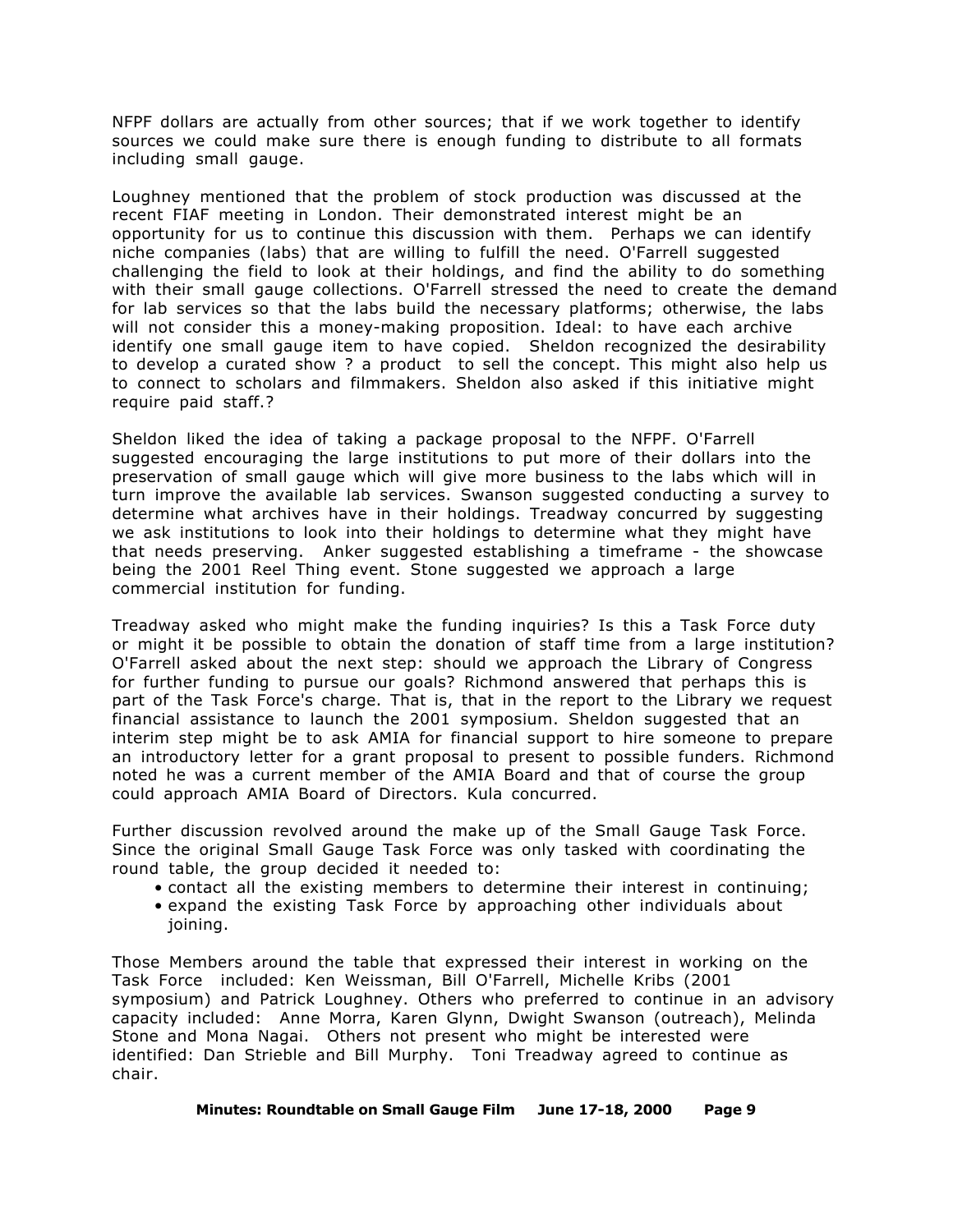The group agreed we need a very active and dedicated Task Force (larger than the existing Task Force) to continue the work. Richmond suggested contacting AMIA committee chairs to recommend possible names. O'Farrell again suggested we find the funds to hire a coordinator. Treadway suggested we consider applying for an NEAH grant; because AMIA may wish to seek institutional support in the 2001 round of grants, and only one application is permitted per institution, and that perhaps an AMIA member organization could apply on our behalf of the initiative for August 2000. Swanson suggested his organization (NHF) might be able to assist.

## **AMIA Conferences:**

Anker asked: will we have an 8mm projector available at the Reel Thing and at the Archival Screening Night or will original small gauge material need to be transferred to video for screening? Simpson offered to talk to the Screening Night Coordinator to determine available equipment, add a line on form encouraging small gauge submissions in anticipation of 20001 symposium, and ensure that the program adding a field to form which indicates the original format.

The group identified 8 opportunities this year to incorporate small gauge concerns into the conference:

- Reel Thing Technical Symposium
- concurrent sessions: "Issues in Small Gauge Film" & "Amateur Cine Clubs"
- Archival Screening Night
- Preservation Committee meeting
- Cataloging Committee meeting
- Access Committee meeting
- Diversity Task Force meeting

Each of these opportunities was assigned to a group member who will follow up , talk to the organizers and chairs to ensure that small gauge concerns are added to their agendas.

## **Questionnaire:**

Kirste suggested preparing a questionnaire about holdings and handing it out at the conference like the Access Committee did a few years back. The questionnaire could inquire about holdings. Karen Glynn offered to draft the document for placement in the 2000 Conference Registration Package, the AMIA website, and the on-site conference package. Conference participants could be encouraged to complete their forms (at small gauge sessions) and return them to the conference registration desk or the AMIA Office.

## **Immediate Tasks:**

Treadway will prepare an article for summer issue of AMIA newsletter reporting on this session by June 23. Sam Kula will write a report for submission to the Library of Congress. Simpson will communicate with the AMIA Conference Committee that the Task Force will need a meeting time during the 2000 conference.

## **Other ideas:**

Sheldon suggested the Task Force discuss asking the NFPB to consider a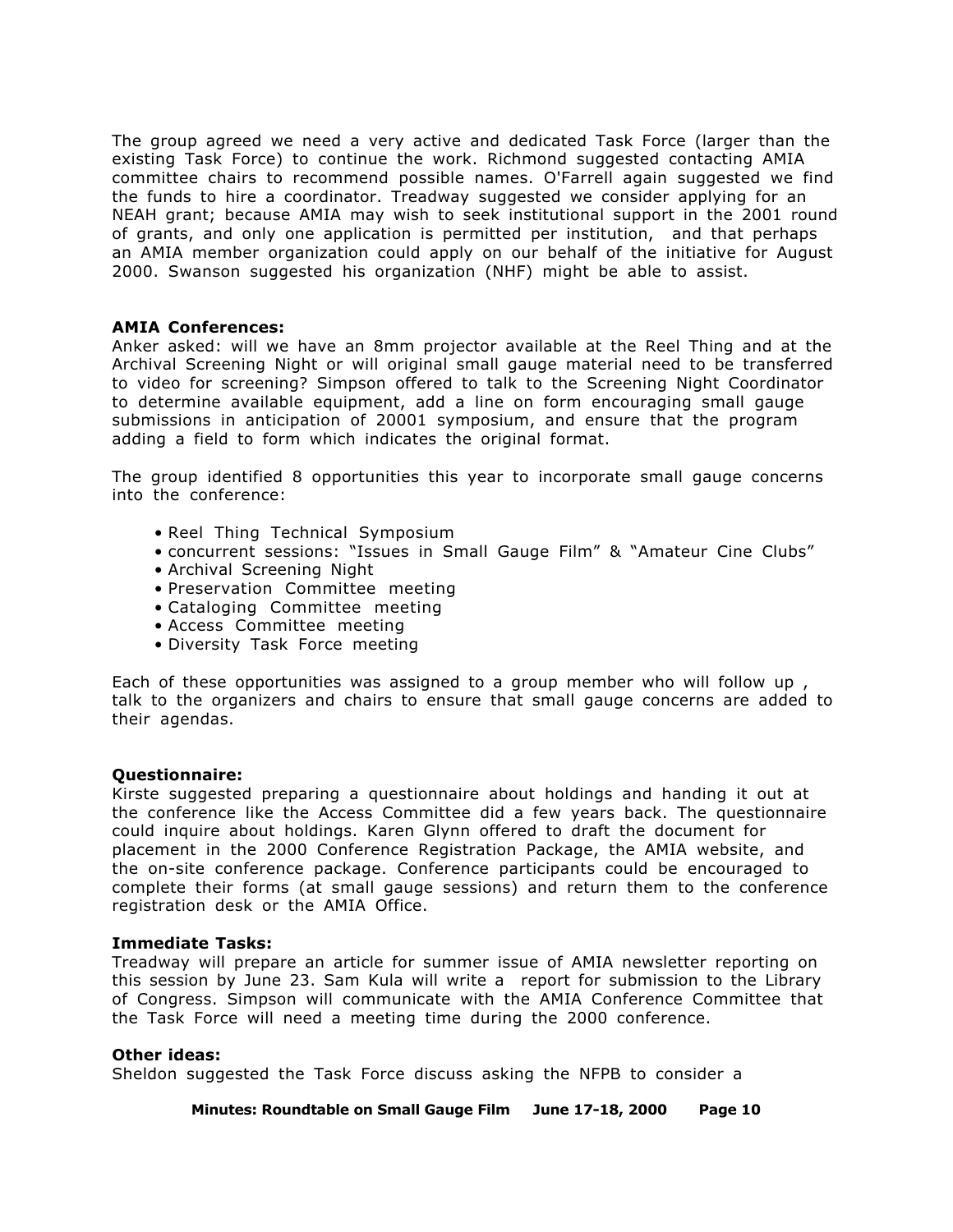"Treasures" type project dedicated to small gauge, which would likely need a dedicated staff member (at NFPF or AMIA) for such a project. Might be more efficient to use the NFPF model as opposed to building a new structure within AMIA. Crisp suggested we see how the first "Treasures" goes before planning a second program. Potential problem with using the NFPF structure is that we might be limited to US material - AMIA is an international organization. Crisp noted that while NFPF is legislated to work with US material, it may not be restricted to using US labs - we would need to determine the parameters. Loughney suggested that perhaps the NFPF be dedicated to US materials and that the Task Force identify a Canadian body to deal with Canadian materials. Kula also suggested we link up with what is happening in Latin America and offered to alert FIAF about our plans for 2001.

Glynn noted Karen Ishizuka's 1998 symposium, "The Past as Present: The Home Movie as Cinema of Record" at the Getty Center Museum and her call on the AMIA listserve for information.

Weissman also suggested we check FIAF's website regarding available information on small gauge.

#### **NFPB Report:**

Richmond and Sheldon noted they would be reporting on this meeting at the National Film Preservation Board meeting tomorrow (June 19) and the annual NFPB meeting.

Kula thanked the Library of Congress, the NFPB, Karan Sheldon, Toni Treadway, Janice Simpson and Grover Crisp for helping to organize this meeting; and, Grover and Sony Pictures Studio for hosting the meeting.

The meeting was adjourned at noon.

#### **Minutes prepared by**

Janice Simpson, AMIA Administrative Coordinator 7/11/2000 Proofread by Toni Treadway prior to posting on AMIA website March 2010

## **Note: An audio tape recording of this meeting has been added to the AMIA**

**archives.** Copies available to participants and AMIA members.

#### **Attachments:**

- Roundtable proposal with budget
- Meeting Agenda
- List of invitees with institutional affiliations and email addresses
- Participant biographies
- Suggested Readings and "Homework"
- Inédits Column, AMIA Newsletter No. 41/42, Summer/Fall 1998.
- "Getty Center hosts International Symposium on Home Movies," AMIA Newsletter, No. 43, Winter 1998.
- "Out of the Attic: Archiving Amateur Film," Journal of Film Preservation, No. 65, 1998.
- Report on 1999 Reel Thing, by Toni Treadway, unpublished.
- "Preliminary Types of 8mm & Super 8 Film" (email from Karan Sheldon, 6/5/00)